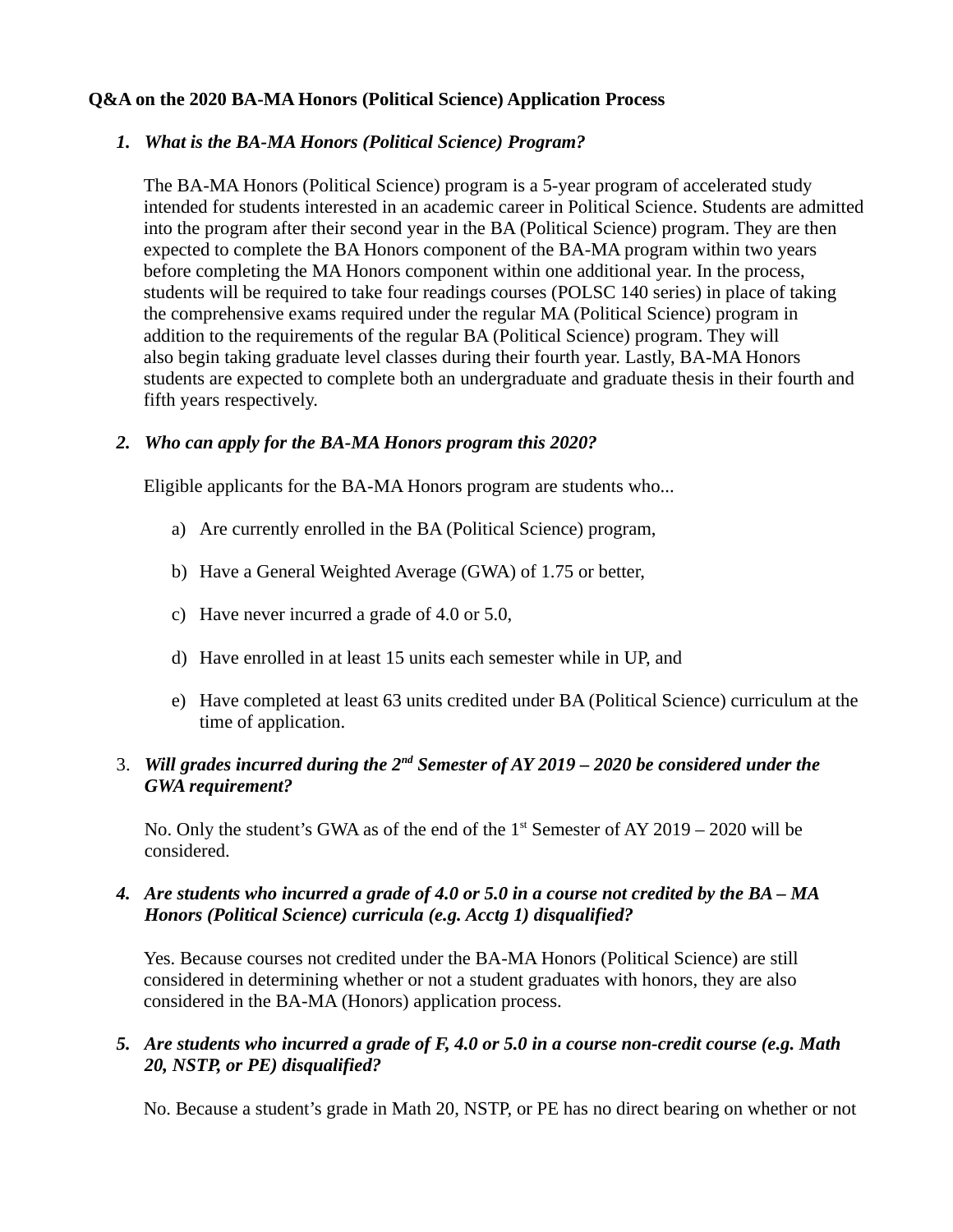the student graduates with honors, these courses are not considered in the BA-MA (Honors) application process.

# *6. Can a student who has enrolled in less than 15 units in any semester for a valid reason still apply?*

Per University rules, students who underload may still graduate with honors if they had underloaded for at least one of the following conditions:

- a) health-related concerns,
- b) work-related concerns,
- c) the non-provision of required courses in a student's curriculum.

Documents proving the existence of at least one of these conditions must have been submitted to the student's college secretary within the semester during which the student underloaded. Students who have underloaded but are unsure as to whether or not they have sufficient documentation for at least one of these conditions may still submit an application to the BA-MA Honors program so that the Department can consult the CSSP Office of the College Secretary.

# *7. Will courses taken during the 2nd Semester of AY 2019 – 2020 count towards the 63-unit requirement?*

Yes. Both courses with letter and numeric grades will be considered.

# *8. Will courses taken during the 2nd Semester of AY 2019 – 2020 in which the student incurred a deferred grade count towards the 63-unit requirement?*

Yes. However, if by the end of the  $2<sup>nd</sup>$  Semester of AY 2020 – 2021, the student with a deferred grade still has no grade for the course or receives a grade of DRP for the course, the student will be reassessed and may be removed from the BA-MA Honors (Political Science) program if the student is deemed unable to finish the BA Honors portion of the program by the end of the  $2<sup>nd</sup>$ Semester of AY 2021- 2022.

# *9. Is POLSC 110 (Introduction to Political Analysis) a prerequisite to being admitted into the BA-MA Honors program?*

No. A student who enters the BA-MA Honors program having already taken POLSC 110 is at an advantage because this allows them an additional semester to complete their undergraduate thesis (POLSC 200). The Department is considering making this a requirement in future BA-MA Honors application processes. However, this is not a requirement for the 2020 application process.

# *10. Is Math 20 (Precalculus: Functions and their Graphs) a prerequisite to being admitted into the BA-MA Honors Program?*

No. However, students who require Math 20 as a prerequisite for Math 21 but have yet to complete the course by the end of the 2021 Midyear Term will revert to the regular BA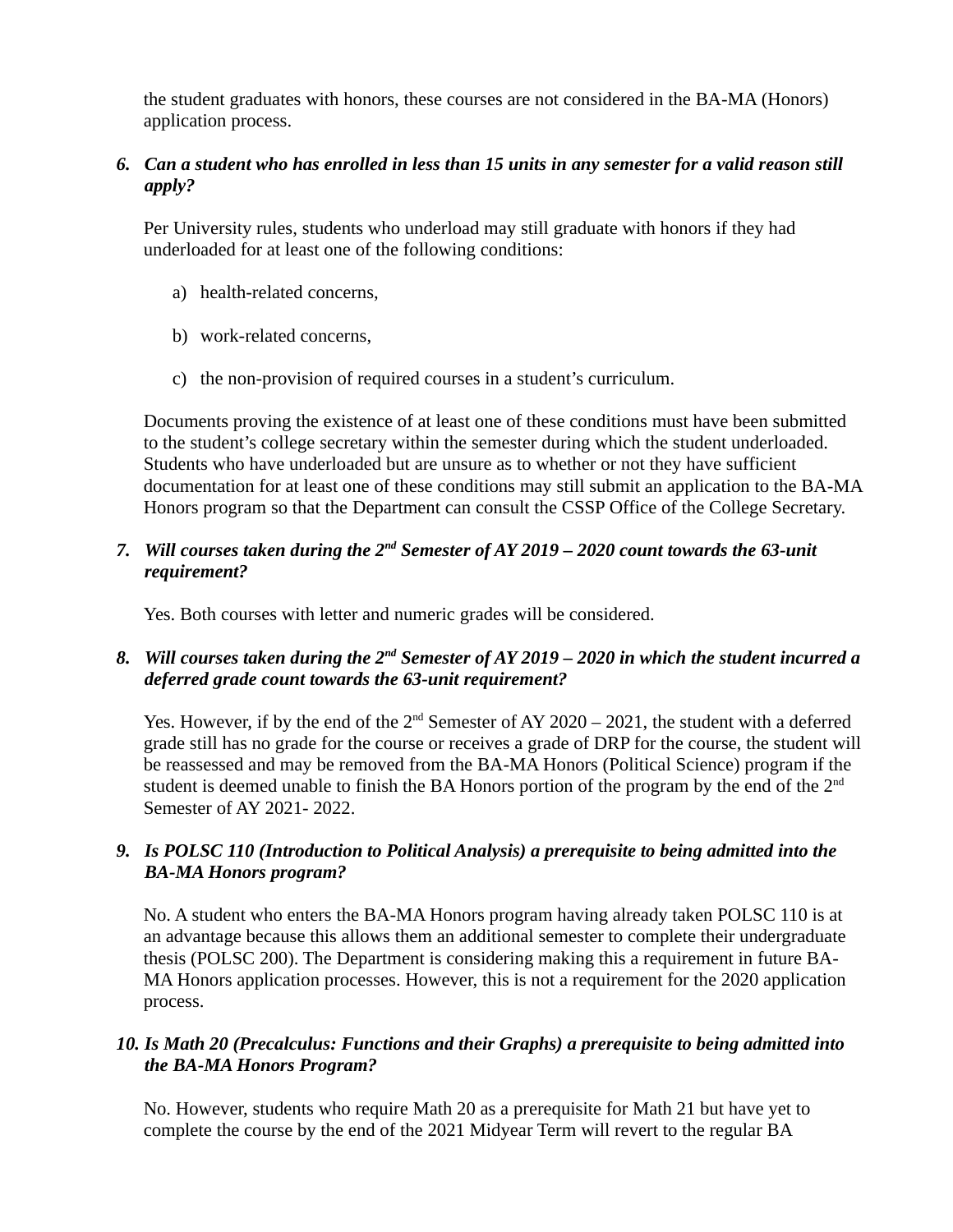(Political Science) curriculum.

# *11. Must a student have a proposed research topic to apply for the BA-MA Honors program?*

No, but students are encouraged to think of research topics as early as possible, regardless of whether they are pursuing the BA-MA Honors program.

# *12. What are the courses required under the BA-MA Honors (Political Science) Curriculum***?**

See Appendix 1 below.

# *13. What are the retention rules for the BA-MA Honors (Political Science) program?*

At the end of each semester, a student is retained in the BA-MA Honors program if they:

- a) Maintain a General Weighted Average (GWA) of 1.75,
- b) Complete at least 15 units the preceding semester, and
- c) Incur no grade of INC, DRP, 4.0, or 5.0 the preceding semester, excluding NSTP, Math 20, or PE.

Students who do not meet any of these retention requirements at the end of each semester will automatically revert to the regular BA (Political Science) curriculum. In addition, a student will also automatically revert to the regular BA (Political Science) curriculum if:

- a) They require Math 20 as a prerequisite to Math 21 but are unable to complete Math 20 before the  $1<sup>st</sup>$  Semester of AY 2021 – 2022, or
- b) They are unable to complete the BA Honors component of the BA-MA Honors program by the end of the  $2<sup>nd</sup>$  Semester of AY 2021 – 2022.

# *14. Are there any courses required by the regular BA (Political Science) programs that are not required by the BA Honors component of the BA-MA Program.*

No. Thus, a student who automatically reverts to the regular BA program during the 2<sup>nd</sup> Semester of AY 2021 – 2022 will still graduate on time provided that they pass all courses being taken that semester that are required by the regular BA program.

# *15. Can a student admitted into the BA-MA Honors program voluntarily revert to the regular BA curriculum?*

Yes. A student may voluntarily revert to the regular BA curriculum for any reason by writing a letter of request to the Chair at any time before the start of enrollment for the 2<sup>nd</sup> Semester AY 2021 – 2022. After this point, reversion can no longer be requested.

# *16. Can a student admitted into the BA-MA Honors program participate in an exchange program for one or more semesters?*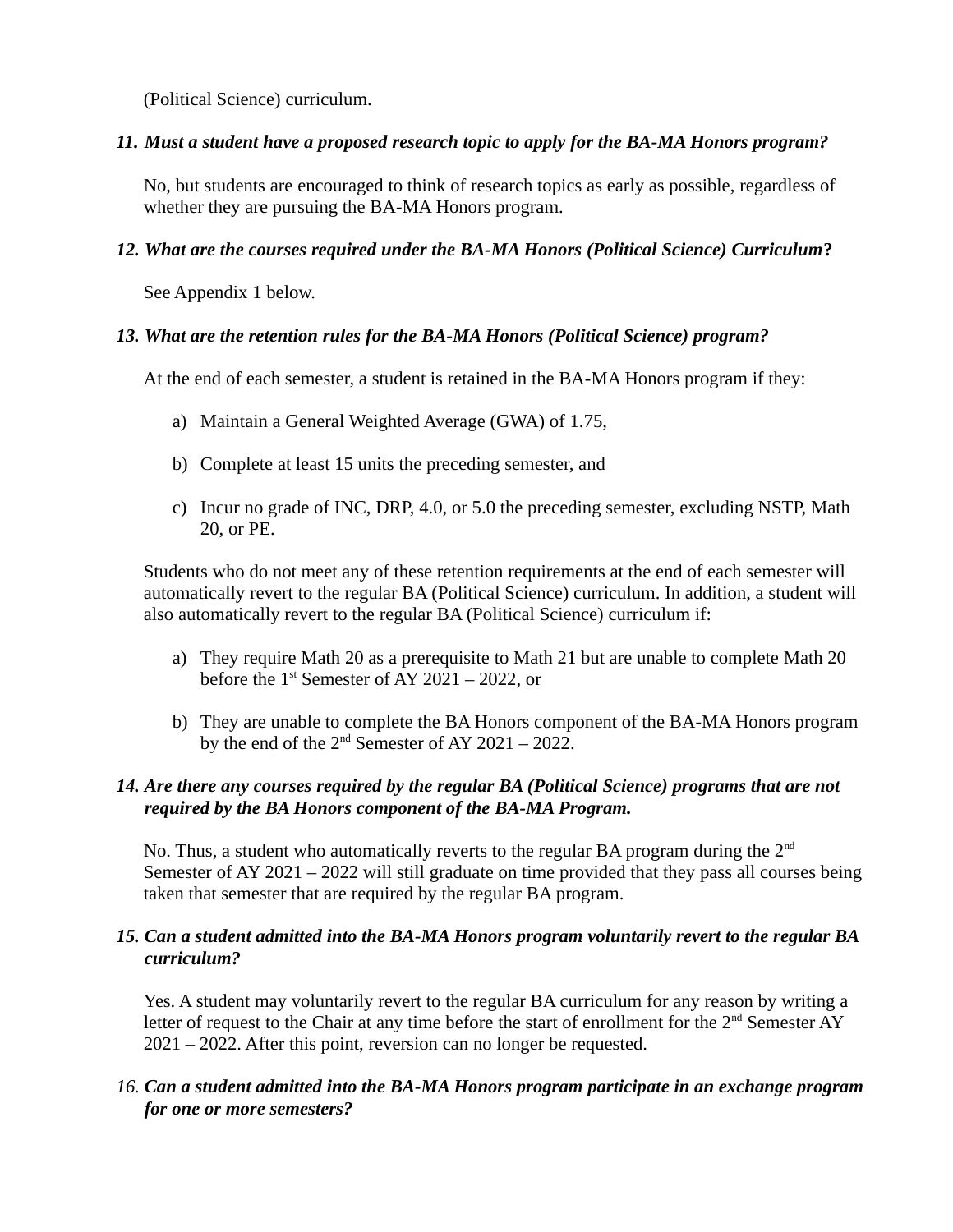No, because those admitted into the program are expected to complete the BA Honors component by the end of the  $2<sup>nd</sup>$  Semester of AY 2021 – 2022.

### *17. Will a student who completes the BA Honors program participate in the College and University recognition ceremonies?*

Yes.

### *18. How many students will be accepted into the BA-MA Honors program this 2020?*

In light of the difficulties posed by the current pandemic, the Department has decided to accept no more than 13 applicants to the BA-MA Honors program this 2020. Applicants will be ranked based on their GWAs. Contents of students' application letters will also be taken into consideration.

### *19. How can students apply for the BA-MA Honors program this 2020?*

Applicants must submit a letter addressed to the Chair of the Department (Prof. Herman Joseph S. Kraft) stating their intention to pursue the BA-MA program and their reasons for doing so on or before the deadline stated below. Letters will be submitted online to through the BA-MA program coordinator ( $\frac{\text{fadee}(\omega_{\text{up}})}{\text{gateq}}$ ). Invitations will not be circulated this year and applicants are encouraged to compute their GWAs on their own with the selection criteria in mind before applying.

#### 20. *How will applicants be notified of the result of their application?*

Applicants will be informed of the result of their application via email from the BA-MA program coordinator on or before the date specified below.

### *21. Will there be an in-take interview for accepted applicants?*

The Department is still deliberating on how to conduct in-take interviews for accepted applicants in light of the continued suspension of on-site classes. Interviews will take place over the course of the  $1<sup>st</sup>$  Semester of AY 2020 – 2021.

### *22. Will there be an orientation for 2020 BA-MA application process?*

Interested applicants may request an online orientation via Zoom from 8 – 24 June 2020. Please email your available dates and times to [fadee@up.edu.ph.](mailto:fadee@up.edu.ph) Group requests are appreciated.

#### *23. What are the important dates for the 2020 BA-MA application process?*

| 24 June – 17 July 2020 | н.                       | <b>Application Period</b>      |
|------------------------|--------------------------|--------------------------------|
| 17 July 2020           | $\overline{\phantom{a}}$ | Deadline for Applications      |
| 29 July 2020           | $\overline{\phantom{0}}$ | <b>Announcement of Results</b> |

### **For additional inquiries, please email Asst. Prof. Francis Dee ([fadee@up.edu.ph\)](mailto:fadee@up.edu.ph).**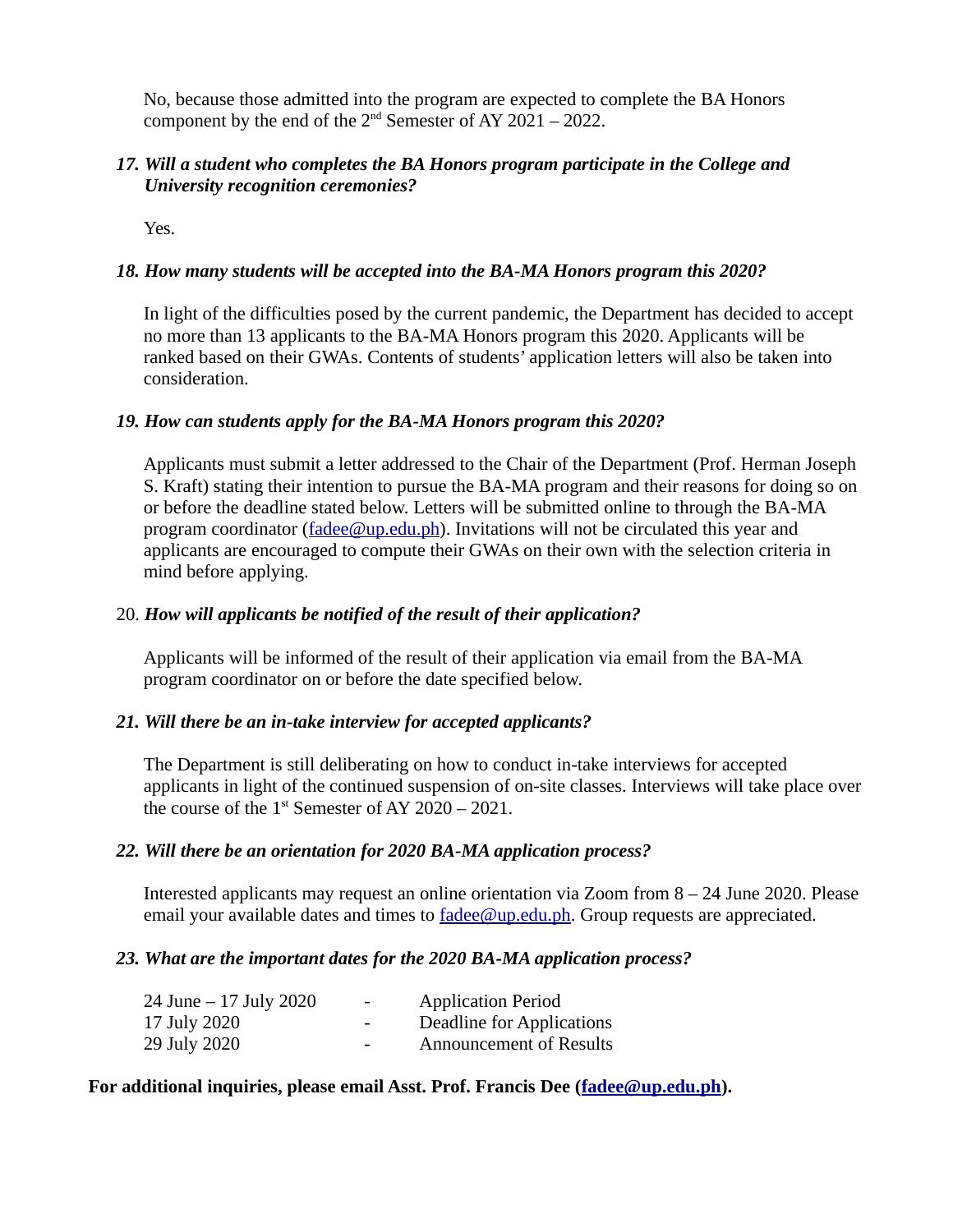| <b>BA Honors (Political Science) Component</b>                                                                                                                                                           |                    |                                                                                                                       |                                       |  |  |  |
|----------------------------------------------------------------------------------------------------------------------------------------------------------------------------------------------------------|--------------------|-----------------------------------------------------------------------------------------------------------------------|---------------------------------------|--|--|--|
|                                                                                                                                                                                                          |                    | (Total Units: 145)                                                                                                    |                                       |  |  |  |
|                                                                                                                                                                                                          |                    | <b>First Year</b>                                                                                                     |                                       |  |  |  |
| <b>First Semester</b>                                                                                                                                                                                    | <b>Credit</b>      | <b>Subjects</b>                                                                                                       | <b>Credit</b>                         |  |  |  |
| GE Course Eng 13                                                                                                                                                                                         | 3                  | GE Course Fil 40 <sup>1</sup>                                                                                         | 3                                     |  |  |  |
| GE Course Kas $1^1$                                                                                                                                                                                      | 3                  | <b>GE Course Philo 1</b>                                                                                              | 3                                     |  |  |  |
| <b>GE Coure Free Choice 1</b>                                                                                                                                                                            | 3                  | <b>GE Course Speech 30</b>                                                                                            | $\begin{array}{c} 3 \\ 3 \end{array}$ |  |  |  |
| Cognate $1^2$                                                                                                                                                                                            | 3                  | <b>GE Course Soc Sci 2</b>                                                                                            |                                       |  |  |  |
| POLSC <sub>11</sub>                                                                                                                                                                                      | 3                  | <b>GE Course Free Choice 2</b>                                                                                        |                                       |  |  |  |
| PE                                                                                                                                                                                                       | (2)                | Cognate $2^2$                                                                                                         | $\overline{3}$                        |  |  |  |
|                                                                                                                                                                                                          |                    | PE                                                                                                                    | (2)                                   |  |  |  |
|                                                                                                                                                                                                          | 15                 |                                                                                                                       |                                       |  |  |  |
|                                                                                                                                                                                                          |                    |                                                                                                                       | 18                                    |  |  |  |
|                                                                                                                                                                                                          |                    | <b>Second Year</b>                                                                                                    |                                       |  |  |  |
| <b>First Semester</b>                                                                                                                                                                                    | <b>Credit</b>      | <b>Second Semester</b>                                                                                                | <b>Credit</b>                         |  |  |  |
| <b>GE Course Free Choice 3</b>                                                                                                                                                                           | 3                  | <b>GE Course Arts 1</b>                                                                                               | 3                                     |  |  |  |
| <b>GE Course Free Choice 4</b>                                                                                                                                                                           | 3                  | <b>GE Course Free Choice 6</b>                                                                                        | 3                                     |  |  |  |
| <b>GE Course Free Choice 5</b>                                                                                                                                                                           | 3                  | <b>POLSC 110</b>                                                                                                      | 3                                     |  |  |  |
| <b>POLSC 101</b>                                                                                                                                                                                         | 3                  | POLSC <sub>130</sub>                                                                                                  | 3                                     |  |  |  |
| Math 21                                                                                                                                                                                                  | $\overline{4}$     | Econ 100.1                                                                                                            | 3                                     |  |  |  |
| <b>NSTP</b>                                                                                                                                                                                              | (3)                | Cognate $32$                                                                                                          | 3                                     |  |  |  |
| PE                                                                                                                                                                                                       | (2)                | <b>NSTP</b>                                                                                                           | (3)                                   |  |  |  |
|                                                                                                                                                                                                          |                    | PE                                                                                                                    | (2)                                   |  |  |  |
|                                                                                                                                                                                                          | 16                 |                                                                                                                       |                                       |  |  |  |
|                                                                                                                                                                                                          |                    |                                                                                                                       | 18                                    |  |  |  |
|                                                                                                                                                                                                          |                    | <b>Third Year</b>                                                                                                     |                                       |  |  |  |
| <b>First Semester</b>                                                                                                                                                                                    | <b>Credit</b>      | <b>Second Semester</b>                                                                                                | <b>Credit</b>                         |  |  |  |
| POLSC <sub>120</sub>                                                                                                                                                                                     | 3                  | <b>POLSC 111</b>                                                                                                      | 3                                     |  |  |  |
| POLSC <sub>180</sub>                                                                                                                                                                                     | 3                  | POLSC <sub>131</sub>                                                                                                  | 3                                     |  |  |  |
| Cognate $4^2$                                                                                                                                                                                            | 3                  | <b>POLSC Elective 2</b>                                                                                               | 3                                     |  |  |  |
| Soc Sci 103 <sup>3</sup>                                                                                                                                                                                 | 3                  | <b>POLS C 141</b>                                                                                                     | 3                                     |  |  |  |
| Econ 100.2                                                                                                                                                                                               | 3                  | Cognate $5^2$                                                                                                         | 3                                     |  |  |  |
| <b>POLSC Elective 1</b>                                                                                                                                                                                  | 3                  | Cognate $62$                                                                                                          | 3                                     |  |  |  |
|                                                                                                                                                                                                          |                    | Econ 190.1                                                                                                            | 3                                     |  |  |  |
|                                                                                                                                                                                                          | 18                 |                                                                                                                       |                                       |  |  |  |
|                                                                                                                                                                                                          |                    |                                                                                                                       | 21                                    |  |  |  |
|                                                                                                                                                                                                          | <b>Fourth Year</b> |                                                                                                                       |                                       |  |  |  |
| <b>First Semester</b>                                                                                                                                                                                    | <b>Credit</b>      | <b>Second Semester</b>                                                                                                | Credit                                |  |  |  |
| GE Course Free Choice 7                                                                                                                                                                                  | 3                  | <b>GE Course STS</b>                                                                                                  | 3                                     |  |  |  |
| POLSC <sub>143</sub>                                                                                                                                                                                     | 3                  | <b>POLSC Elective 3</b>                                                                                               | 3                                     |  |  |  |
| POLSC <sub>144</sub>                                                                                                                                                                                     | 3                  | POLSC <sub>210</sub>                                                                                                  | 3                                     |  |  |  |
| POLSC <sub>145</sub>                                                                                                                                                                                     | 3                  | POLSC <sub>200</sub>                                                                                                  | 3                                     |  |  |  |
| POLSC <sub>199</sub>                                                                                                                                                                                     | 3                  | PI 100                                                                                                                | 3                                     |  |  |  |
| Econ 190.2                                                                                                                                                                                               | 3                  | Political Science Graduate Elective 1                                                                                 | 3                                     |  |  |  |
| Cognate $7^2$                                                                                                                                                                                            | 3                  |                                                                                                                       |                                       |  |  |  |
|                                                                                                                                                                                                          |                    |                                                                                                                       | 18                                    |  |  |  |
|                                                                                                                                                                                                          | 21                 |                                                                                                                       |                                       |  |  |  |
| 1. Kas 1 and Fil 40 satisfy the 6-unit Philippine Studies Requirement.                                                                                                                                   |                    |                                                                                                                       |                                       |  |  |  |
| 2. Cognate Courses may be taken form at least two of the following disciplines or studies, twelve (12) units of which must be in courses                                                                 |                    |                                                                                                                       |                                       |  |  |  |
| numbered above 100, subject to he advising and approval of the Department:                                                                                                                               |                    | Anthropology, Art Studies, Broadcasting, Economics, English and Comparative Literature, Foreign Languages, Geography, |                                       |  |  |  |
| History, Journalism, Linguistics, Mathematics, Philosophy, Filipino and/or Philippine Literature, Psychology, Public<br>Administration, Sociology, Statistics, and Speech Communication and Theatre Arts |                    |                                                                                                                       |                                       |  |  |  |

# **Appendix 1. BA-MA Honors Program in Political Science Curriculum (Total Units: 169)**

Administration, Sociology, Statistics, and Speech Communication and Theatre Arts.

3. Sociology 180 (Social Statistics) may be taken in place of Social Science 103.